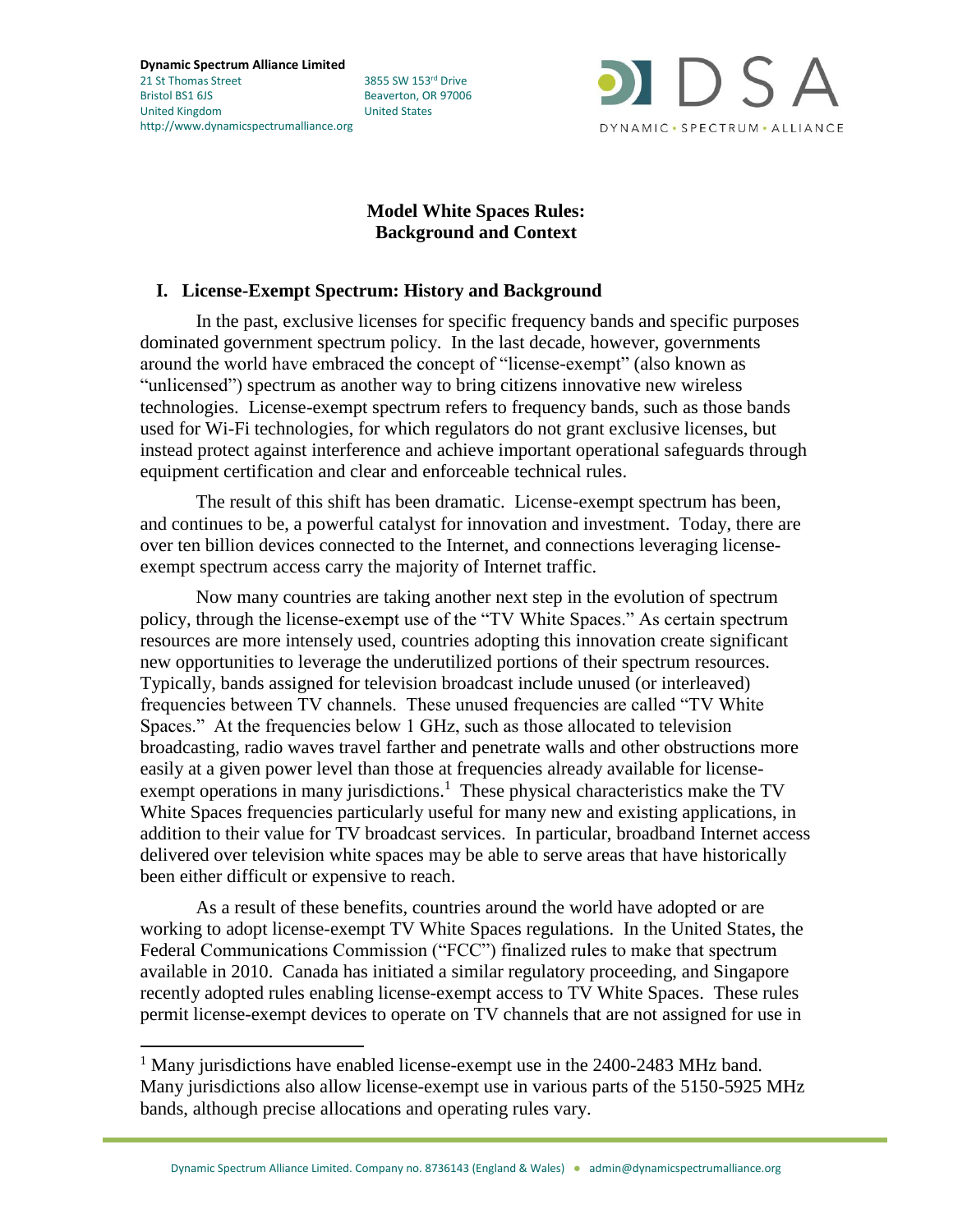

their vicinity, subject to specific technical requirements designed to prevent interference to TV broadcasting and other authorized users of the TV bands. In the United Kingdom, Ofcom has published its TV White Spaces rules and is conducting a pilot with a number of manufacturers and database operators. The Independent Communications Authority of South Africa (ICASA) is also exploring the possibility of enabling access to TV white spaces. Relatedly, a Task Group under the European Telecommunications Standards Institute has developed a harmonized European standard for white space devices operating in the 470-790 MHz bands.

## **II. Benefits of TV White Spaces Access**

 $\overline{\phantom{a}}$ 

The best measure of the promise of White Spaces technologies is the history of Wi-Fi. Today, countries that developed globally harmonized license-exempt spectrum rules give their citizens access to Wi-Fi-powered personal computers, printers, videogame consoles, streaming devices, security cameras, medical devices, MP3 players, digital cameras, smartphones, and tablets. Worldwide, approximately 439 million households use Wi-Fi networks—a number that is expected to grow to nearly 800 million by 2016—and there are also millions of publicly available Wi-Fi hotspots. Nearly one billion new Wi-Fi devices are sold every year, and that number is expected to continue to grow. These developments were made possible because of the availability of smart, globally-harmonized spectrum rules in countries around the world.

The favorable propagation characteristics of the TV White Spaces promise to make White Spaces devices even more powerful than their Wi-Fi ancestors. White Spaces technologies will greatly expand the utility and help reduce the cost of using license-exempt devices to be used on broadband networks. It is also likely to make deployment of last-mile connections in hard-to-serve areas more affordable. These benefits, in turn, have significant economic and development benefits. Even though many of the world's citizens lack reliable Internet access, in 2010, the Internet already contributed an average of 1.9% or \$366 billion in GDP in 30 emerging markets.<sup>2</sup> With greater access to the Internet and to affordable devices, this number is certain to grow.

White spaces access can be deployed quickly and takes advantage of otherwise unused spectrum. Because enabling spectrum access for white spaces devices does not require relocating incumbents and because the rules protect those incumbents, a licenseexempt framework for access to TV white spaces can be adopted and put into use without disruption to incumbent operations.

The opportunistic or dynamic use concept central to license-exempt White Spaces use ensures that rules can accommodate changing circumstances. Dynamic use is the

<sup>2</sup> Olivia Nottebohm, James Manyika, Jacques Bughin, Michael Chui, Abdur-Rahim Syed, McKinsey and Company, *Online and Upcoming: The Internet's Impact on Aspiring Countries* (2012), *available at* 

http://www.mckinsey.com/client\_service/high\_tech/latest\_thinking/impact\_of\_the\_intern et on aspiring countries.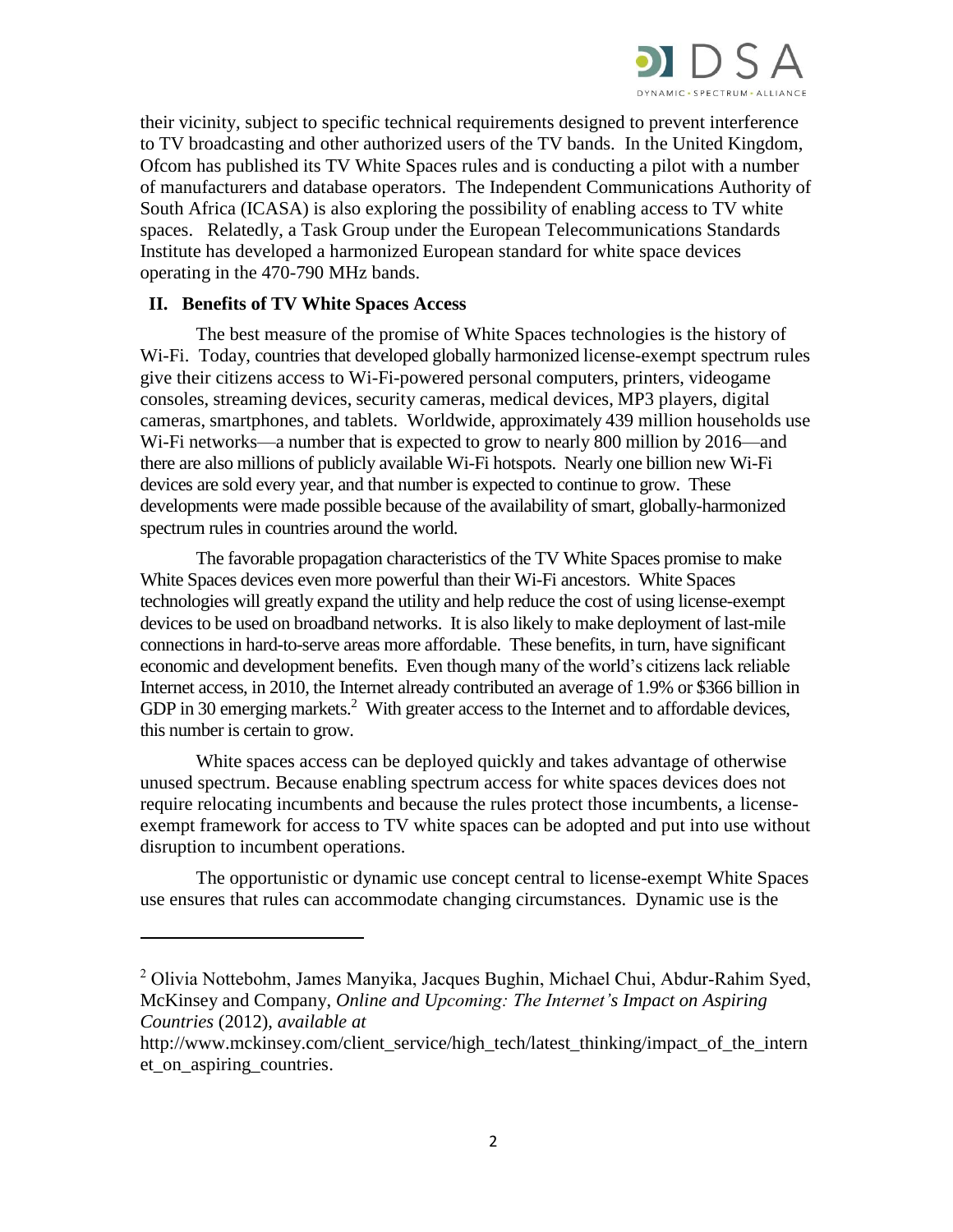

idea that radio technologies should identify and use different frequencies within a defined band, based on what frequency is available for interference-free operation at a given time in a given geographic location. Although the particular unused TV channels vary from location to location, White Spaces devices have the flexibility and agility to locate and operate on the unused channels, no matter where the devices are located in a country that permits such access. This means that previously unused spectrum becomes a valuable resource. It also means that both the technology and the rules can operate before, during and after the digital television transition – regulators merely have to provide industry with information regarding occupied channels, switchover timeline, and new channel assignments and locations, and devices will be able to avoid broadcast operations and other licensed uses.

Finally, a license-exempt approach fosters innovation. Because license-exempt access to spectrum is free from the delays associated with the licensing process, and the use of the spectrum itself is not subject to licensing fees or auction participation, manufacturers can rapidly develop equipment to fill a unique need and enter the marketplace quickly.<sup>3</sup>

### **III. Standards and Ecosystem Development**

A number of industry standards have emerged to meet the needs of the growing white space ecosystem. For example, the IEEE has developed two standards, 802.11af and 802.22, which are both designed for devices operating in the TV white spaces. As noted above, ETSI is also developing a European standard for white spaces devices. Moreover, a number of commercial deployments have been launched. Trials, pilots, and commercial deployments leveraging TV white space technologies have now been launched on five continents (Africa, Asia, Europe, North America, and South America).<sup>4</sup> With support from governments, commercial deployments are serving rural areas, cities, and university campuses, improving access to broadband, as well delivering government, educational, and health services. And the technologies can be deployed rapidly in response to demand: this flexibility was demonstrated recently in the Philippines, where the Philippine Government deployed TV white space radios and connectivity in aid of earthquake and typhoon recovery in Bohol and Tacloban, respectively.<sup>5</sup>

## **IV. Purpose and Overview of Model Rules**

 $\overline{\phantom{a}}$ 

The Model White Spaces Rules that follow are designed to be a template on which to base rules for license-exempt use of TV White Spaces. They are based on the

<sup>3</sup> Kenneth R. Carter, Ahmed Lahjouji & Neal McNeil, FCC, *Unlicensed and Unshackled: A Joint OSP-OET White Paper on Unlicensed Devices and Their Regulatory Issues*, OSP Working Paper Series at 5 (May 2003).

<sup>&</sup>lt;sup>4</sup> See, e.g., numerous deployments featured on the Dynamic Spectrum Alliance website, http://www.dynamicspectrumalliance.org/pilots.html.

<sup>5</sup> *See, e.g.,* Pia Ranada, *TV White Space Connects Bohol Fisherfolk to the Net*, RAPPLER (Apr. 5, 2014), *available at* http://www.rappler.com/nation/54742-tv-white-spacefisherfolk-bohol (last visited Jun. 25, 2014).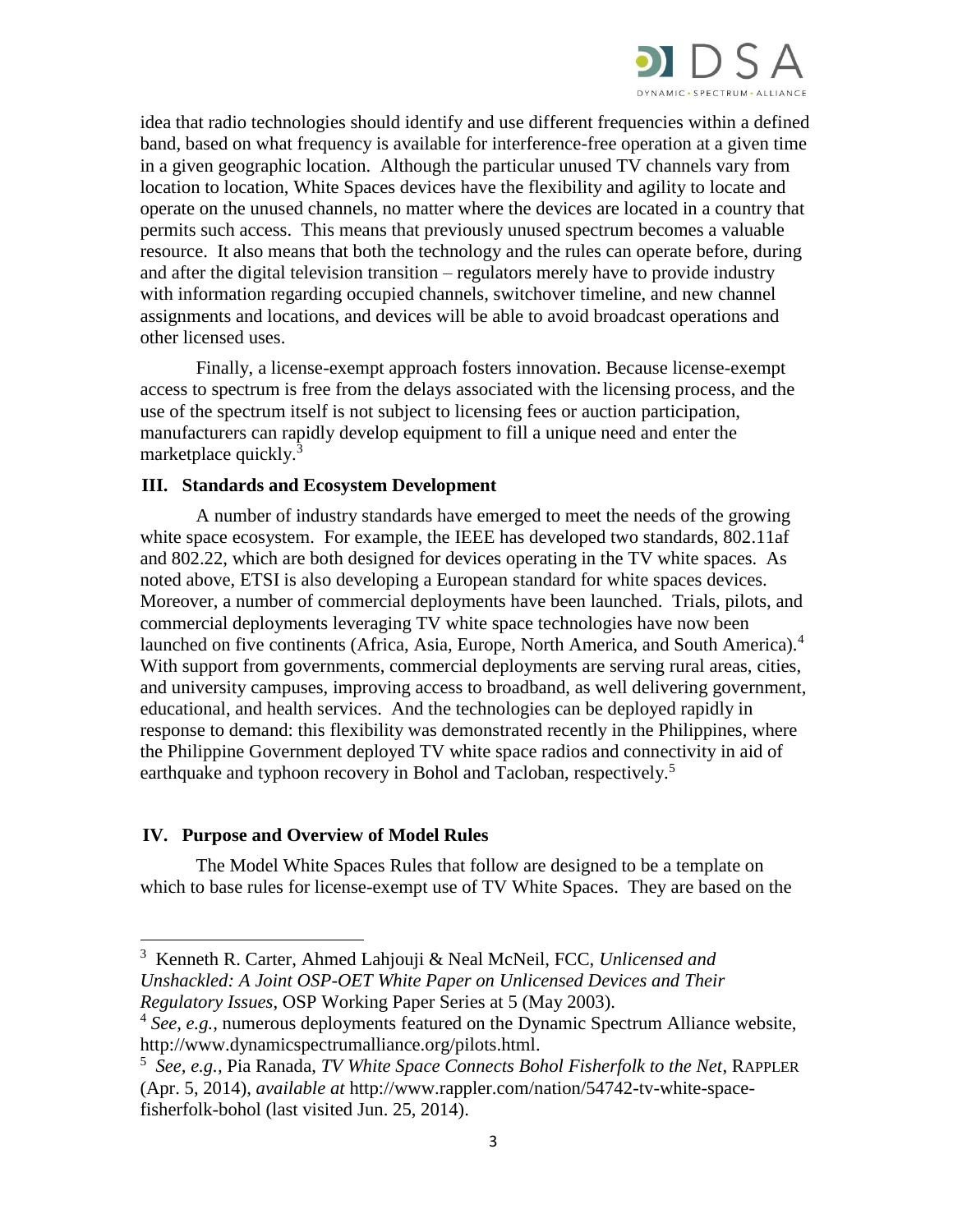

existing U.S. and proposed U.K. regulations, to ensure the benefits of globally harmonized rules and access to globally standard technologies.

To be sure, the process of providing license-exempt spectrum access to white space devices will vary across different jurisdictions. Accordingly, the model rules also incorporate some flexibility to diverse legal environments and regulatory regimes. For example, in some cases, regulators can enable white space devices by a simple amendment to existing rules, while in other cases these changes may require legislative changes. However, the underlying technical approaches identified in the model rules for enabling white space device operation can be applied in the vast majority of jurisdictions.

One critical concern is whether regulators can permit license-exempt access to the TV white space spectrum under the International Telecommunications Union's (ITU) Radio Regulations. The definitive answer is "yes." The ITU World Radiocommunication Conference of 2012 concluded that the current international regulatory framework can accommodate software defined radio and cognitive radio systems, hence dynamic spectrum access, without being changed. According to Francois Rancy, Director of the ITU's Radiocommunications Bureau, "The development of systems implementing this concept, such as TV white spaces, is therefore essentially in the hands of national regulators in each country."

Nonetheless, ITU Member States regulators could benefit from collaborative approaches with other Member States. Several studies currently underway in ITU-R Working Parties (WPs), namely 1B, 5A, 5D, and 6A will serve at the basis for discussions about TV white spaces and dynamic spectrum access at WRC-15. ITU-R WP5A has recently finalized a technical report on cognitive radio systems. Moreover, the ITU Development (ITU-D) sector is taking on a greater role in assessing the social and economic benefits of spectrum sharing approaches, including dynamic spectrum access. In particular, this year's World Telecommunications Development Conference (WTDC) provided a formal mandate – Resolution 9 – for further study on dynamic spectrum access within the upcoming ITU-D study cycle. The next study cycle of ITU-D will thus offer further opportunities for ITU Member States to share their experiences on implementing regulations and to demonstrate the impact of TV white spaces in their developmental efforts.

In summary, the Model Rules include provisions that provide a technical framework to enable license-exempt access to valuable, underutilized spectrum while protecting incumbent licensees. Under the Model Rules:

- The rules are designed to enable additional access to spectrum *while protecting incumbents from harmful interference.* A primary goal of the rules is to ensure that incumbent operations are not disrupted.
- License-exempt white space devices can use one of two separate methods to prevent harmful interference to incumbents: geolocation or spectrum sensing.
- The geolocation method requires white space devices to determine their physical location and to avoid incumbent licensees in their vicinity by